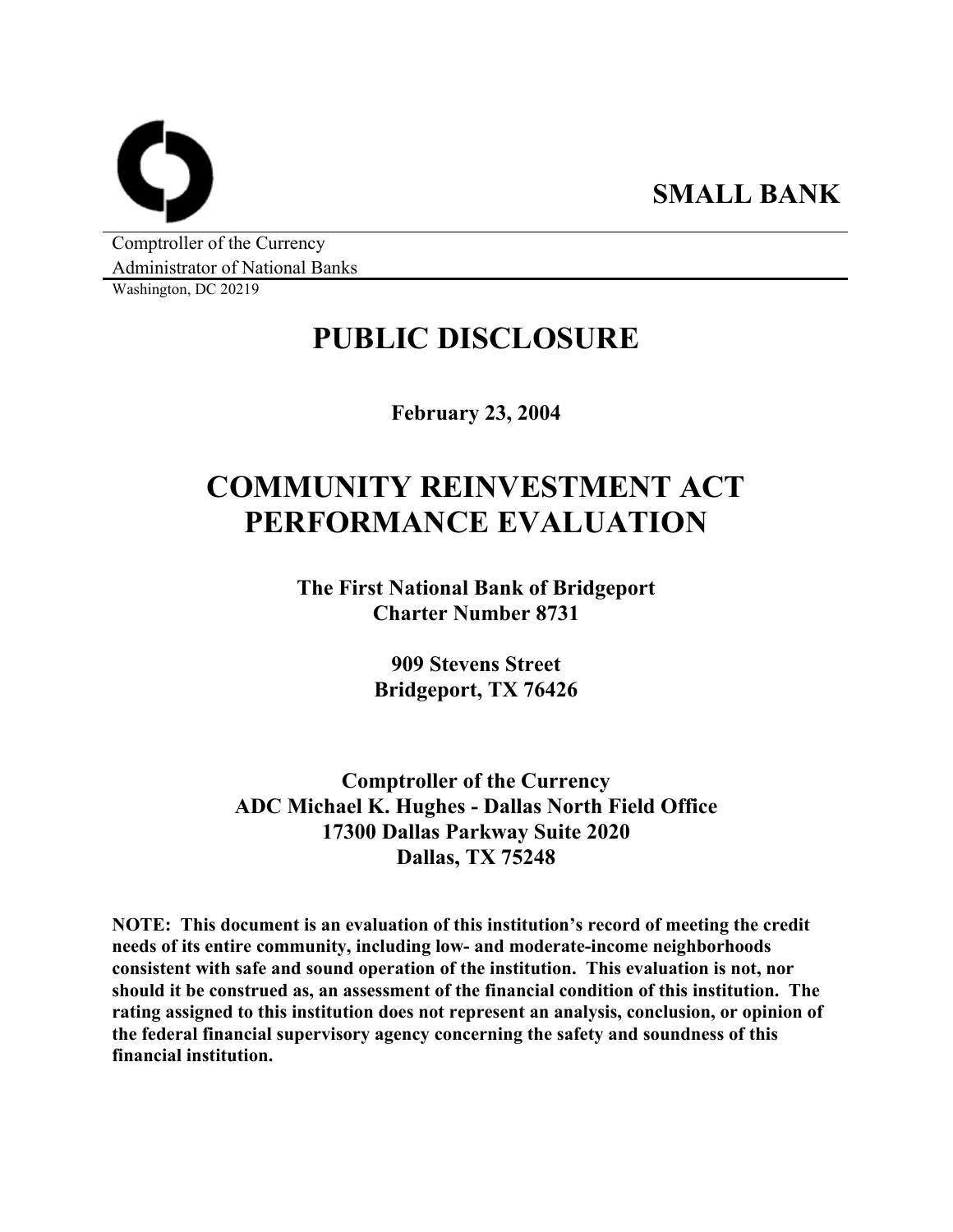### **INSTITUTION'S CRA RATING This institution is rated Satisfactory.**

The First National Bank of Bridgeport (FNB Bridgeport) has a satisfactory record of meeting community credit needs. This rating is based upon the following:

- A substantial number of loans sampled are originated within the bank's assessment area;
- The distribution of sampled commercial loans reflects an excellent penetration of loans made to businesses with revenues of less than \$1.0 million.
- The distribution of the sampled residential loans made to moderate-income families meets the standard of satisfactory performance; and

### **DESCRIPTION OF INSTITUTION**

FNB Bridgeport is a \$147 million community bank located in Bridgeport, Texas. It is wholly owned by a one-bank holding company, Bridgeport Financial Corporation. As of September 30, 2003, the bank's holding company had total combined assets of approximately \$147 million. FNB Bridgeport serves Wise County through three banking locations: (1) the main office located at 909 Stevens Street in Bridgeport, Texas, (2) a branch at 1415 South Farm and Market Road 51 in Decatur, Texas, and (3) a branch at 609 East Rock Island in Boyd, Texas.

All locations have drive-up facilities and automated teller machines (ATM). The branches have extended weekday hours and Saturday hours. FNB Bridgeport also offers telephone-banking services. In addition, FNB Bridgeport provides various deposit and loan products.

Management's lending focus is to make good quality loans to members of its community. Management has stated they do make mortgage loans, but cannot compete with the number of financial institutions in Wise County nor the products offered by these institutions. The following table portrays the principal loan mix of FNB Bridgeport as of September 30, 2003:

| <b>Loan Category</b>           | \$ (000) | $\frac{0}{0}$ |
|--------------------------------|----------|---------------|
| <b>Commercial Real Estate</b>  | 14,946   | 21.9%         |
| Commercial                     | 14,706   | 21.5%         |
| <b>Residential Real Estate</b> | 11,828   | 17.3%         |
| Consumer                       | 10,695   | 15.6%         |
| Farmland                       | 8,967    | 13.1%         |
| Construction & Development     | 5,519    | 8.1%          |
| Obligations                    | 1,658    | 2.4%          |
| Other Loans                    | 87       | 0.1%          |
| Total                          | 68,406   | 100.00%       |

FNB Bridgeport was rated "Satisfactory" in its previous CRA public evaluation dated August 2, 1999. The bank does not have financial or legal obstacles that affect its ability to meet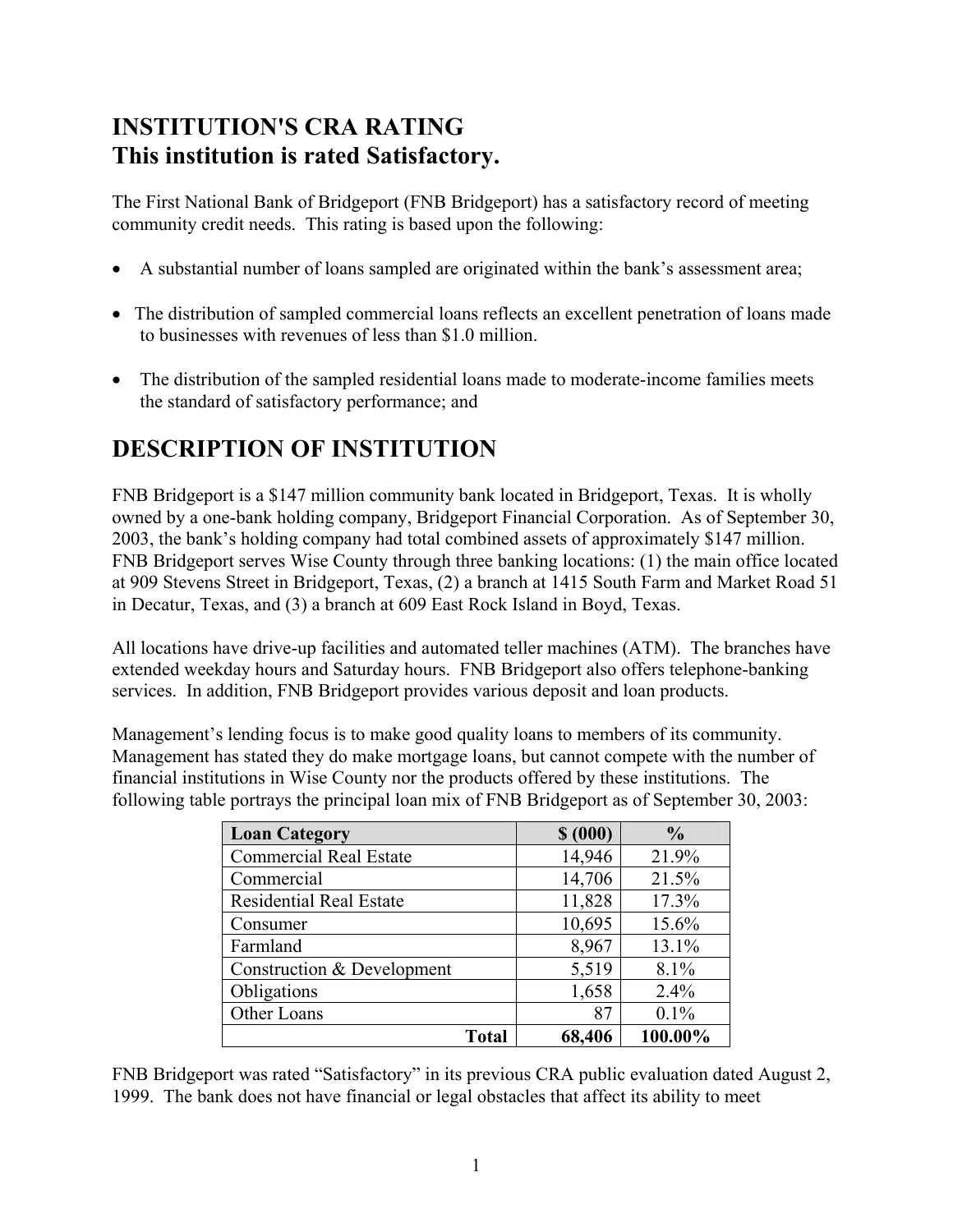community credit needs. As of September 30, 2003, FNB Bridgeport had a "net loans to total assets" ratio of 46%.

### **DESCRIPTION OF WISE COUNTY**

FNB Bridgeport's assessment area is Wise County. The bank's assessment area meets the requirements of the regulatory guidelines and does not arbitrarily exclude any low-or moderateincome areas.

Southern Wise County and the city of Bridgeport, where the main office is located, are considered bedroom communities. Many people commute from these areas to metropolitan Fort Worth and Dallas, Texas for work, thus increasing the number of persons residing in Wise County as well as the number of financial institutions.

The demographics for the assessment area (AA) include: total occupied housing units at 86% with owner-occupied housing at 68%, rental-occupied housing at 18%, and vacant housing units at 14%. Other pertinent demographic information are reflected in the following table:

| DEMOGRAPHIC AND ECONOMIC CHARACTERISTICS OF AA |            |  |  |  |  |  |
|------------------------------------------------|------------|--|--|--|--|--|
| Population                                     |            |  |  |  |  |  |
| Number of Families                             | 9,686      |  |  |  |  |  |
| Number of Households                           | 12,179     |  |  |  |  |  |
| Geographies                                    |            |  |  |  |  |  |
| Number of Census Tracts                        | 6          |  |  |  |  |  |
| # - % Low-Income Census Tracts                 | $0 - 0\%$  |  |  |  |  |  |
| # - % Moderate-Income Census Tracts            | $0 - 0\%$  |  |  |  |  |  |
| # - % Middle-Income Census Tracts              | $3 - 50\%$ |  |  |  |  |  |
| # - % Upper-Income Census Tracts               | $3 - 50\%$ |  |  |  |  |  |
| Median Family Income (MFI)                     |            |  |  |  |  |  |
| 1990 MFI for AA                                | 24,585     |  |  |  |  |  |
| 1999 HUD-Adjusted MFI                          | 33,900     |  |  |  |  |  |
| 2000 HUD-Adjusted MFI                          | 34,700     |  |  |  |  |  |
| 2001 HUD-Adjusted MFI                          | 35,800     |  |  |  |  |  |
| 2002 HUD-Adjusted MFI                          | 36,100     |  |  |  |  |  |
| <b>Economic Indicators</b>                     |            |  |  |  |  |  |
| <b>Unemployment Rate</b>                       | 3.8%       |  |  |  |  |  |
| 2003 Median Housing Value                      | \$49,963   |  |  |  |  |  |
| Average age of housing                         | 29 years   |  |  |  |  |  |
| % of Households on Social Security             | 28%        |  |  |  |  |  |
| % of Households Below Poverty Level<br>14%     |            |  |  |  |  |  |
| % of Households on Retirement                  | 13%        |  |  |  |  |  |

\*Based on December 2003 Bureau of Labor Statistics (BLS) Data for Wise County, TX

The local economy of Wise County is considered to be growing with the largest employers as Devon Energy Corporation, Home Health Care of Wise County, Poco Graphite Inc., Wal-Mart, the Bridgeport Independent School District, and the county government. The largest industry is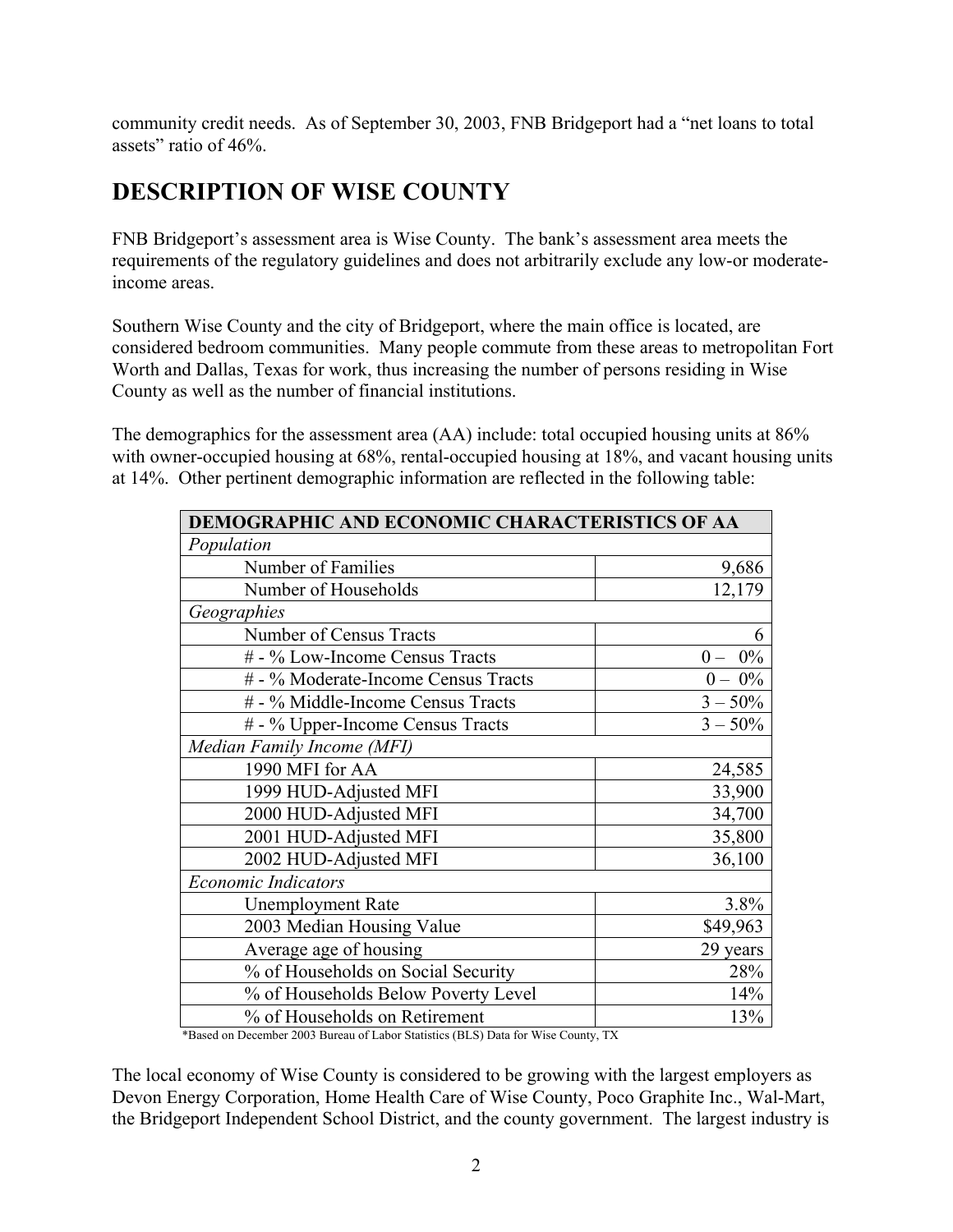limestone rock mining, oil and gas, and service.

The credit needs of the community were determined through an interview with an individual associated with Wise County. The community contact indicated area financial institutions are very cooperative and are diligent in trying to meet the community's credit needs.

### **CONCLUSIONS ABOUT PERFORMANCE CRITERIA**

The September 30, 2003 Call Report indicates that the majority of FNB Bridgeport's loan portfolio consists of commercial real estate and commercial loans. As such, we combined these loan types under the "commercial loan" heading. The next largest distribution of loans is residential real estate. We took a sample of both loan types originating between August 3,1999, and December 31, 2002. We did not select any loans originating from January 1, 2003, to December 2, 2003, because an analysis of one year's data in comparison to the 2000 Census information would not be appropriate.

Overall, FNB Bridgeport is meeting the standards of satisfactory performance. The bank's strengths are its lending in its designated assessment area; its lending to moderate-income families; and its lending to businesses with revenues of less than \$1.0 million.

#### **Lending in Assessment Area**

| <b>Lending in Wise County</b> |                 |        |   |         |                           |        |      |         |      |       |
|-------------------------------|-----------------|--------|---|---------|---------------------------|--------|------|---------|------|-------|
|                               | Number of Loans |        |   |         | Dollars of Loans ('000's) |        |      |         |      |       |
|                               |                 | Inside |   | Outside | Total                     | Inside |      | Outside |      | Total |
| Loan Type                     | #               | $\%$   | # | $\%$    |                           |        | $\%$ |         | $\%$ |       |
| Residential                   | 19              | 95     |   | 5       | 20                        | 637    | 92   | 58      | 8    | 695   |
| Commercial                    | 17              | 85     | 3 | 15      | 20                        | 4,392  | 66   | 2,240   | 34   | 6,632 |
| Totals                        | 36              | 90     | 4 | 10      | 40                        | 5,029  | 69   | 2,298   | 31   | 7,327 |

Based on our review of FNB Bridgeport's performance context and lending patterns, the bank exceeds the standards of satisfactory performance.

*Source: Sample of residential and commercial loans.* 

#### **Lending to Borrowers of Different Incomes and to Businesses of Different Sizes**

In comparison to the performance context, the bank meets the standard for satisfactory performance in lending to borrowers of different incomes and to businesses of different sizes. We reviewed the residential loans originated within the bank's assessment area. FNB Bridgeport's loan penetration to low-income borrowers is poor and to moderate-income borrowers is satisfactory in comparison to the demographics as seen in the following table: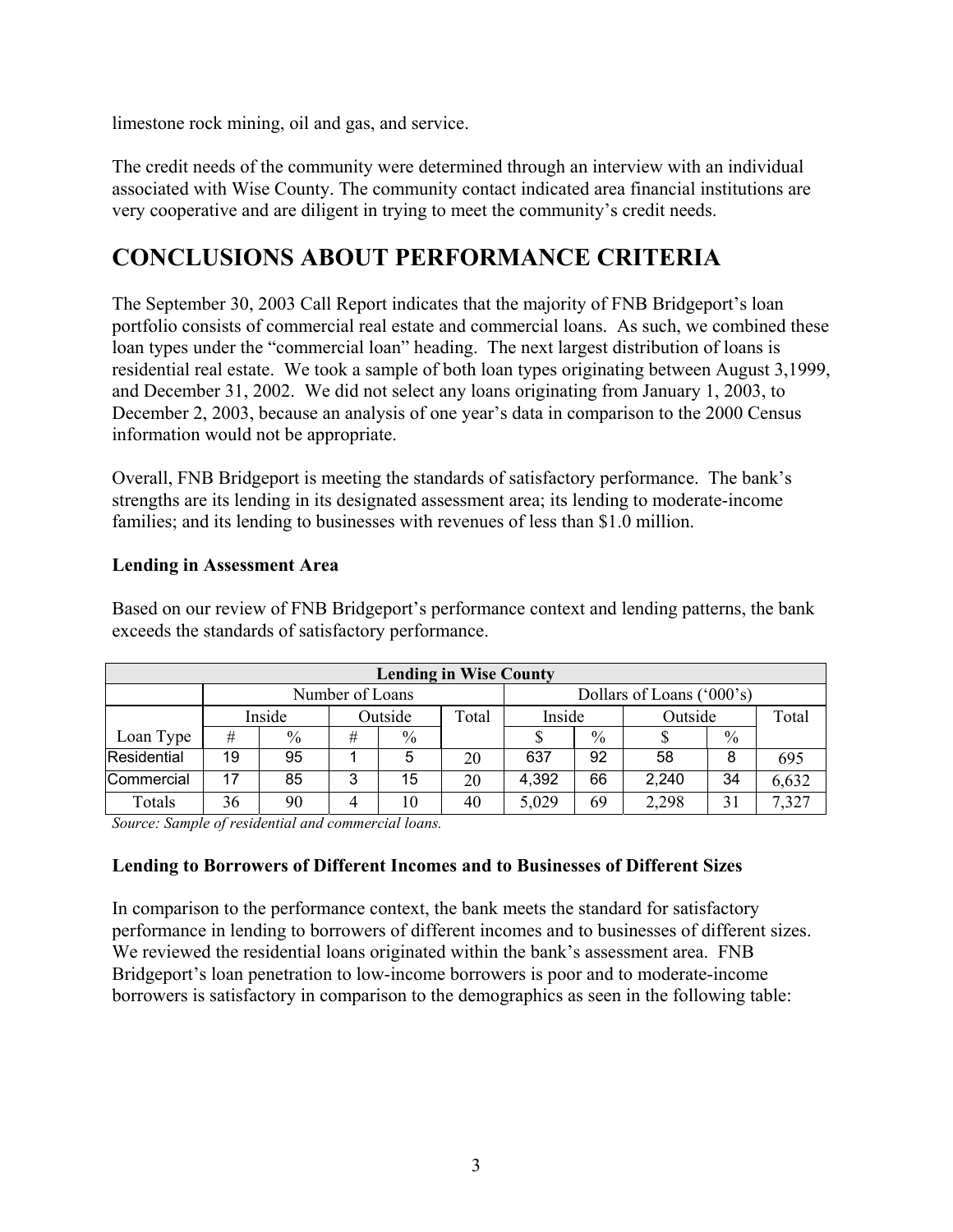| <b>Borrower Distribution of Residential Real Estate Loans in Wise County</b> |           |          |                              |          |           |          |                    |          |
|------------------------------------------------------------------------------|-----------|----------|------------------------------|----------|-----------|----------|--------------------|----------|
| Borrower                                                                     | Low       |          | Moderate                     |          | Middle    |          | Upper              |          |
| Income Level                                                                 |           |          |                              |          |           |          |                    |          |
| Loan Type                                                                    | $%$ of AA |          | $\%$ of $\%$ of AA           | $%$ of   | $%$ of AA |          | $\%$ of $\%$ of AA | $%$ of   |
|                                                                              |           |          | Families   Number   Families | Number   | Families  | Number   | Families   Number  |          |
|                                                                              |           | of Loans |                              | of Loans |           | of Loans |                    | of Loans |
| Residential                                                                  | 15        |          | 14                           |          | 19        | 21       | 52                 | 63       |

 *Source: Sampled residential loans; U.S. 1990 Census data.* 

The small volume of residential loans to low-income borrowers is attributed to many factors. For instance, FNB Bridgeport is not a large maker of mortgage loans. Also, a substantial portion of persons within the assessment area is on a fixed-income or have income below the poverty level. The requirements of closing costs and down payments are more feasible for middle- and upper-income borrowers when purchasing a home. Typically, borrowers with higher incomes are able to produce these funds, which many lower income borrowers are unable to do. In comparison, the bank has made several home improvement loans to customers.

Further more, we took a sample of 20 commercial loans made within the bank's assessment area. FNB Bridgeport has originated a significant number of loans to businesses with revenues of less than \$1.0 million.

| Borrower Distribution of Loans to Businesses/Farms in Wise County |                    |               |  |  |  |  |
|-------------------------------------------------------------------|--------------------|---------------|--|--|--|--|
| Business Revenues (or Sales)                                      | $\leq$ \$1,000,000 | > \$1,000,000 |  |  |  |  |
| $\%$ of AA Businesses*                                            |                    |               |  |  |  |  |
| $\%$ of Bank Loans in AA by #                                     |                    | 25            |  |  |  |  |
| $\%$ of Bank Loans in AA by \$                                    | 39                 |               |  |  |  |  |

 *Source: Loan sample; Dunn and Bradstreet data. \* 25% of AA businesses did not report revenue data* 

#### **Loan-to-Deposit Ratio**

FNB Bridgeport's average loan-to-deposit (LTD) ratio is 57%. Given the bank's size, financial condition, and assessment area credit needs, the bank meets the standard for satisfactory performance. Information for other financial institutions within the bank's assessment area is detailed in the following table:

|                                          | Assets $('000's)$   | <b>Average LTD</b> |
|------------------------------------------|---------------------|--------------------|
| <b>Institution</b>                       | As of 09/30/03      | Ratio              |
| <b>Woodhaven National Bank</b>           | 161,124             | 77%                |
| National Peer Group                      | $100,000 - 300,000$ | 72%                |
| <b>First State Bank</b>                  | 74,222              | 66%                |
| Legend Bank, N.A.                        | 281,770             | 66%                |
| First National Bank of Jacksboro         | 103,482             | 59%                |
| <b>First National Bank of Bridgeport</b> | 146,787             | 57%                |

FNB Bridgeport's LTD ratio is relatively low in comparison because of its deposit base. The